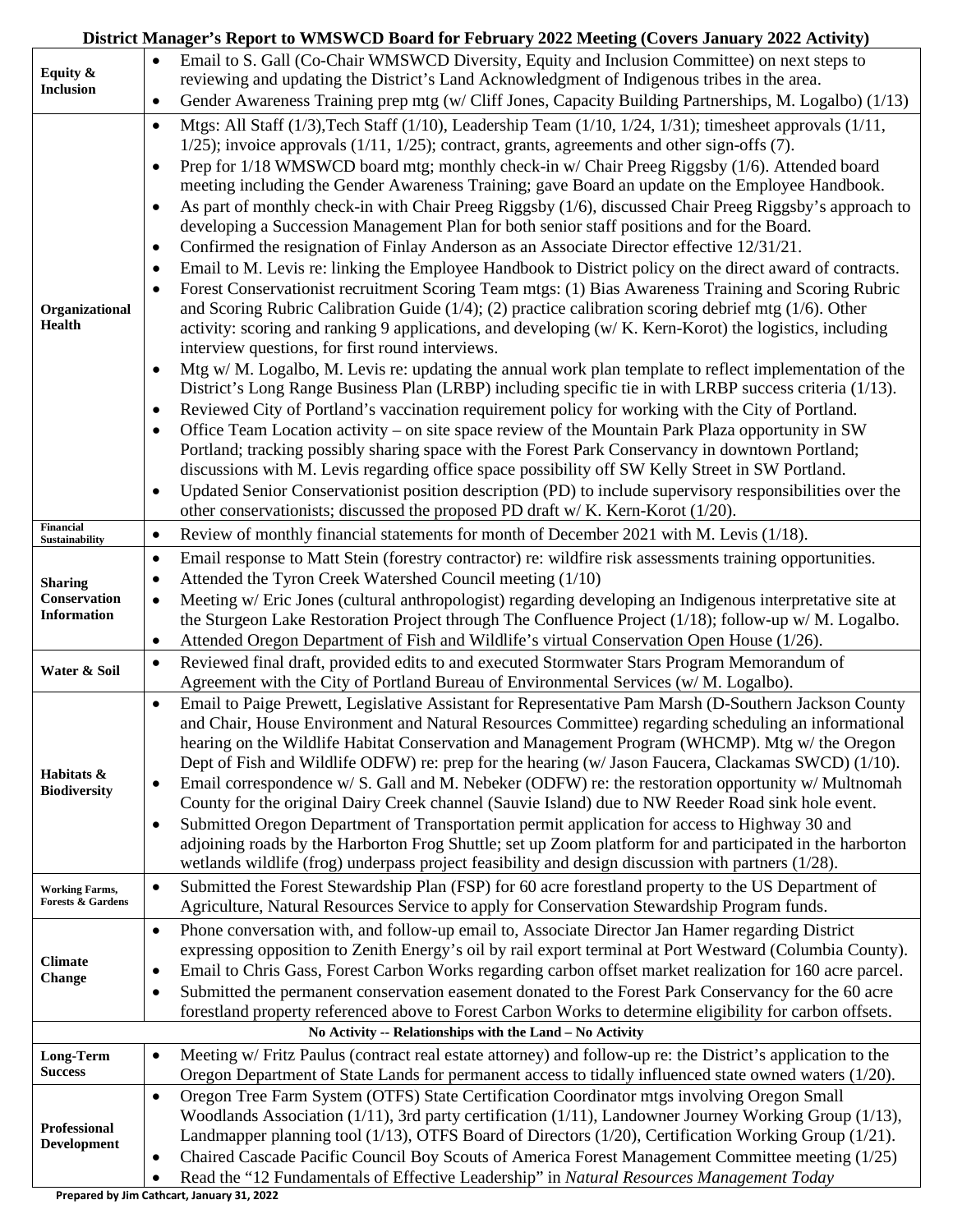## **Michelle Delepine, Invasive Species Program Coordinator February 2022 Staff Report (Dec 1st 2021 – February 4th 2022)**

| <b>Task</b>                                        |                                                                                                                                                                                                                                                                                                                                                                                                                                                                                                                                                                                                                                                                                                                                                                                                                                                                                                                                                                                                                                                                                                                                                                                                                                                                                                                                                                                        |
|----------------------------------------------------|----------------------------------------------------------------------------------------------------------------------------------------------------------------------------------------------------------------------------------------------------------------------------------------------------------------------------------------------------------------------------------------------------------------------------------------------------------------------------------------------------------------------------------------------------------------------------------------------------------------------------------------------------------------------------------------------------------------------------------------------------------------------------------------------------------------------------------------------------------------------------------------------------------------------------------------------------------------------------------------------------------------------------------------------------------------------------------------------------------------------------------------------------------------------------------------------------------------------------------------------------------------------------------------------------------------------------------------------------------------------------------------|
| Early<br>Detection,<br>Rapid<br>Response<br>(EDRR) | Garlic mustard: We submitted an Oregon State Weed Board grant application for \$38,372<br>to be considered for the 2022 grant cycle. This year we added a new partner, the City of<br>Gresham! This brings our total number of grant partners to seven! All funds would be used to<br>offset direct control costs. We will hear back in late Feb on whether or not we receive the<br>award. All final revisions were also made and resubmitted for our 2020 grant (\$35,737).                                                                                                                                                                                                                                                                                                                                                                                                                                                                                                                                                                                                                                                                                                                                                                                                                                                                                                          |
| Program<br>Goals 1-6                               | <b>Ludwigia (water primrose):</b> Participated in ad-hoc Ludwigia Working Group meeting with<br>Portland partners from around the harbor and Columbia Slough. This past summer, Ludwigia<br>was detected in Linnton at the Harborton Wetlands. Follow up boat surveys by Ari DeMarco<br>with Rich Miller (Portland State University - Center for Lakes and Reservoirs) and our interns<br>found several mostly very small patches in the mitigation site on the southern tip of Sauvie<br>Island. The largest patch was 500 sq feet. All were controlled, but the need for follow up work<br>is expected. We also are revisiting the need for surveying within the Sauvie Island drainage.<br><b>Emerald Ash Borer:</b> Ari led deployment of six emerald ash borer traps around the district.<br>Interns Martina and Isa assisted with maintenance and data collection. No suspects were<br>discovered!<br>Drone Veg Survey: May be utilizing our drone for expanded shoreline vegetation surveying                                                                                                                                                                                                                                                                                                                                                                                   |
|                                                    | this next year, focused on Ludwigia.<br><b>Phragmities:</b> Spot phragmities control was completed along Multnomah Channel from shore.<br><b>Knotweed:</b> Surveyed and controlled knotweed at several sites this past fall, including<br>revisited newer knotweed sites in Tryon Creek area and tackling "new" sites with initial<br>treatment in the northern part of our District and some older historic sites that haven't been<br>visited in a few years.                                                                                                                                                                                                                                                                                                                                                                                                                                                                                                                                                                                                                                                                                                                                                                                                                                                                                                                        |
| <b>IPM</b><br>Coordination<br>Goals 1-4, 6         | Working with Western Invasives Network and the 4-County CWMA Tech Committee to<br>$\bullet$<br>pilot and launch the "new" modernized, digitalized 4-County CWMA / PDX Weed<br>Maintenance Calendar using Airtable platform. This new tool is geared towards<br>providing land managers with the most up to date best management practices for<br>several priority weed species. A "soft launch" was unveiled at Pull Together 2022.<br>Hope to compliment Solve Pest Problems effort by capturing IPM information for<br>professional land managers who work on areas outside the target "urban pest"<br>audience.<br>Shared several herbicide updates with tech staff that were shared at the 4-County<br>CWMA technical & scientific review committee.<br>Attended to herbicide storage maintenance needs.<br>Reviewed herbicide records.<br>Responded to herbicide guidance questions from tech staff and followed up<br>accordingly to seek additional clarifying information.<br>Unable to attend Solve Pest Problems Steering meeting, but hope to attend Feb.<br>$\bullet$<br>Provided technical guidance via email & phone to community, residents and others.<br>Forwarded training opportunities to staff and CWMA members.<br>Pursued and tracked additional IPM trainings and communications with partners and<br>$\bullet$<br>staff to improve best management practices. |
| Invasive                                           | 4-County CWMA: Assisted in organizing Pull Together 2022, which had 186 attendees this<br>year! Topics touched on several corners of CWMA interests, including equitable & safe                                                                                                                                                                                                                                                                                                                                                                                                                                                                                                                                                                                                                                                                                                                                                                                                                                                                                                                                                                                                                                                                                                                                                                                                        |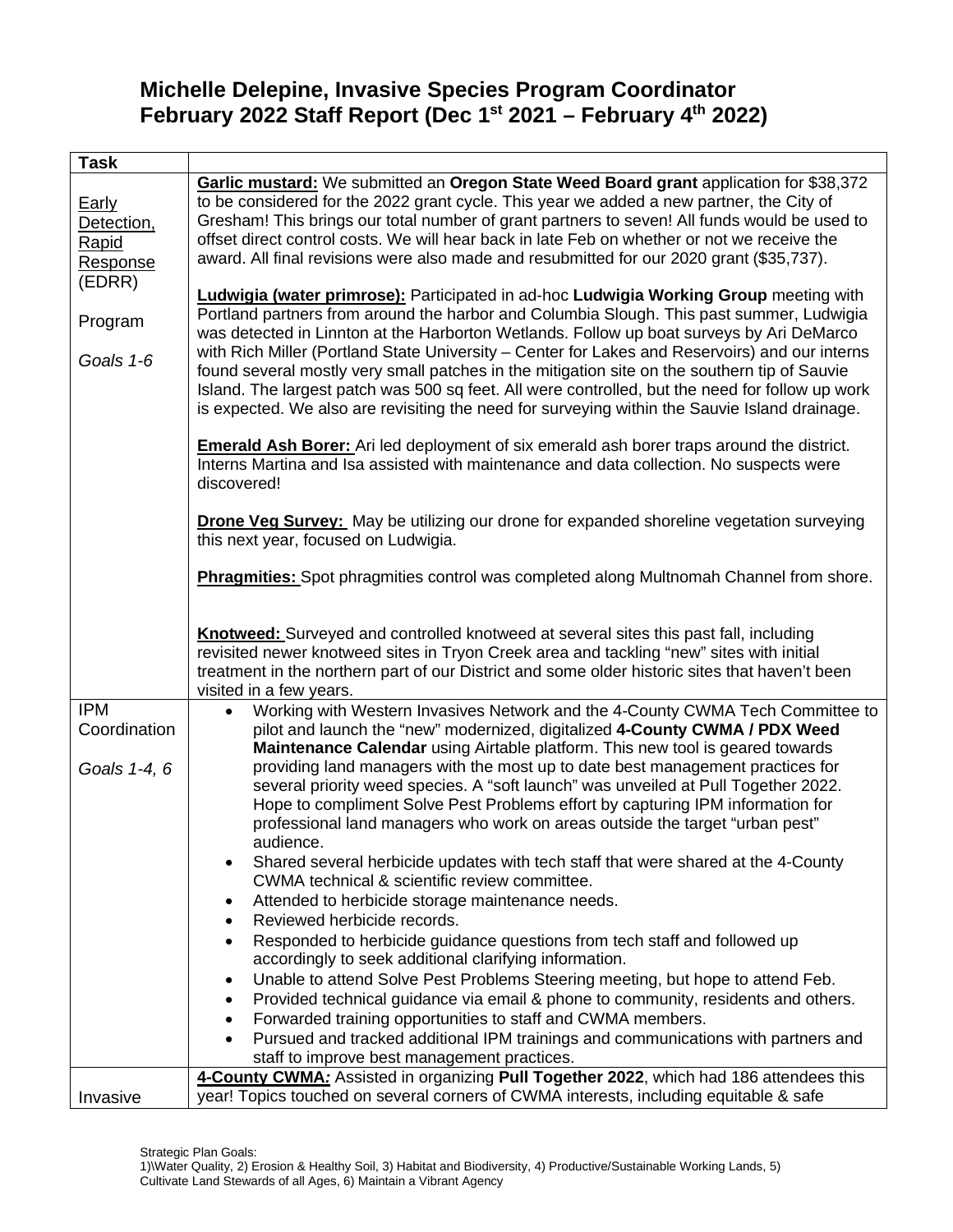| Partnerships     | access to nature for BIPOC communities, Federal invasive species listing process, and                        |
|------------------|--------------------------------------------------------------------------------------------------------------|
|                  | modifying invasive species outreach & communication in response to cultural awareness                        |
| Goals 1-6        | feedback (ie moving away from miltilarilistic and nativeness communication messages).                        |
|                  | Actively participating in web development subcommittee, which will lead a contractor in                      |
|                  | revamping the 4-County CWMA website. Organized and facilitated November and February                         |
|                  | Technical & Scientific Review Committee meetings, which focus on test driving the soon-                      |
|                  | to-launch integrated pest management calendar, editing our committee webpages and early                      |
|                  | spring management techniques & practices. I also will be attempting to pass along my current                 |
|                  | chairship of the committee to someone new.                                                                   |
|                  | Oregon Invasive Species Council (OISC): In a first, two appointed members were elected                       |
|                  | to the Council leadership roles of chair (Troy Abercrombie, Western Invasives Network) and                   |
|                  | vice chair (Christine Moffitt, Friends of South Slough Reserve)! Continuing to track 100 Worst               |
|                  | List update effort, as well as legislative engagement / outreach opportunities.                              |
|                  | Tryon Creek Watershed Council: Provided updates to Jim and Mary. Participated in garlic                      |
|                  | mustard collaboration discussion with Oswego Lake WC, Clackamas SWCD, WMSWCD, etc.                           |
|                  | Continuing work on better coordination with Oregon State Parks staff EDRR weed efforts                       |
|                  | (going well!).                                                                                               |
|                  | Western Invasives Network: Visit for latest newsletters! Our wild chervil article is in summer               |
|                  | 2021 issue http://www.cascadepacific.org/smartlist_86/invasive-identification                                |
|                  | PNW_Garlic Mustard Working Group: Provided some curation of listserv.                                        |
| Safety/Covid     | Worked on completing several Safety Committee to dos, participated in meetings, assisted                     |
|                  | with leading Safety Topics at monthly staff meetings, and provided feedback regarding                        |
|                  | updated covid-19 protocols. Taking the lead on several improvements to herbicide storage.                    |
| <b>DEI</b>       | I will be sure to share a recording of the very moving, and informative Pull Together 2022 talk              |
| Goal 6           | "Reclaiming Nature for People of Color" by Pamela Slaughter (People of Color Outdoors).                      |
|                  | Participated in equity lens review of internship announcement.                                               |
| <b>Technical</b> | Phone/email and in-person, I have provided assistance to 15 people through phone/email/in                    |
| Assistance &     | person. I presented "Weed or Ornamental Plant - Plant ID & Management" at the Jan 25 <sup>th</sup> ,         |
| Presentation     | Pesticide Safety Education Program continuing education training (85 attendees).                             |
| s (100)          |                                                                                                              |
| Misc/Admin       | Email Correspondence; Admin paperwork; Intern Application Review; Scope of Work                              |
|                  | developing/processing; Invoicing Review; Field Supplies Management & maintenance;                            |
|                  | Landowner correspondence; Partner coordination; Budget Tracking; Other District admin                        |
| Goals 1-4, 6     | needs, etc. Took full/part time family leave during period of Sept 30 <sup>th</sup> – Nov 30 <sup>th</sup> . |
| Meetings (5)     | 4-County Steering Committee (12/8), 4-County CWMA Pull Together 2022 (1/19), Oregon                          |
|                  | Pesticide Safety Education Program presentation (1/25), 4-County CWMA Website                                |
| Goal 5           | Development (1/3, 1/31).                                                                                     |
|                  |                                                                                                              |

<sup>•</sup> OAPA- Oregon American Planning Association, CWMA-Cooperative Weed Management Area, EDRR – Early Detection, Rapid Response, ETART – Erosion Threat Assessment Reduction Team, IPM- Integrated Pest Management, NAISMA- North American Invasive Species Management Association, ODA-Oregon Dept of Agriculture, OISC – Oregon Invasive Species Council, ODFW – Oregon Dept of Fish and Wildlife, PNW-IPC (PNW Invasive Plant Council), PSU – Portland State University, SI-Sauvie Island, UMass – University of Massachusetts Amherst, USFS – United States Forest Service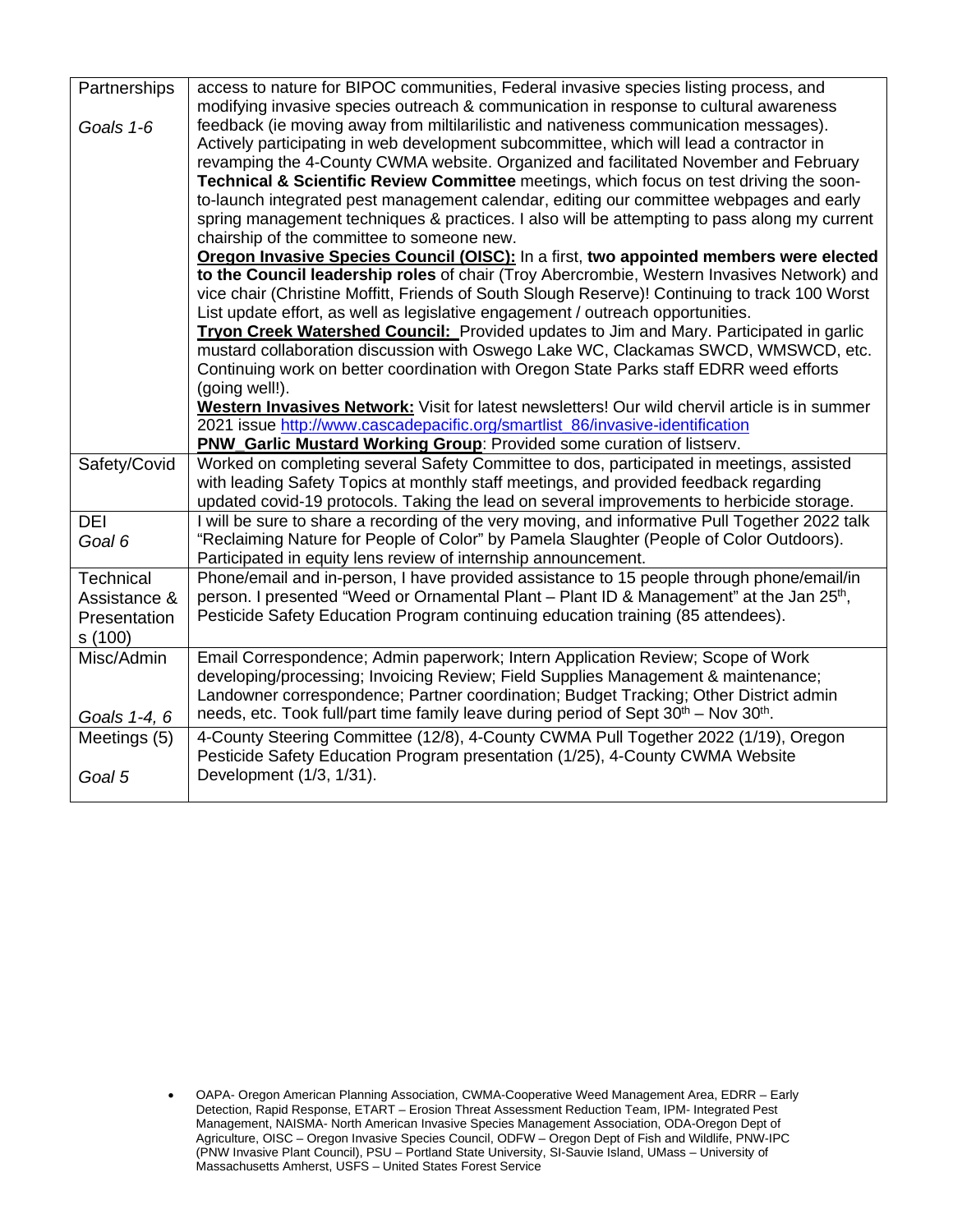# **Scott Gall February Staff Report**

| <b>Task</b>                         | <b>Explanation</b>                                                                                  |
|-------------------------------------|-----------------------------------------------------------------------------------------------------|
| Diversity, Equity & Inclusion (DEI) | At the February 1 <sup>st</sup> , 2022 meeting included a progress review to date of the DEI        |
|                                     | Committee work plan for the current fiscal year ending June 30, 2022, and initial work              |
|                                     | planning for the upcoming fiscal year beginning July 1, 2022; discussion of affinity                |
|                                     | groups and the need for such groups within the District organization, the scope of                  |
|                                     | developing such groups, and next steps in planning for their development; and a check-              |
|                                     | in on staff and board trainings.                                                                    |
|                                     | The committee also decided to have a working group focused on the Associate Director                |
|                                     | position description and recruitment process. Both Board and Staff will be updated                  |
|                                     | once we have met.                                                                                   |
|                                     | Next meeting will be April 12 <sup>th</sup> from 1-3 pm.                                            |
| Small Acreage Farms and new         | Finalizing a tiny planting on Sauvie Island for a pollinator hedgerow.                              |
| landowner contacts                  | Also met with the landowner and Ducks Unlimited to discuss a very large property on                 |
| SP Goals 1-5                        | Sauvie interesting in enhancing several ponds on the property. Basically 3-4 projects in            |
|                                     | one. There will likely be a phased approach, completed 1-2 planting areas at a time.                |
|                                     | Ducks Unlimited is seeking grant funds through federal "The North American Wetlands                 |
|                                     | Conservation Act" (NAWCA - pronounced naw-ka) grant administered through the US                     |
|                                     | Fish and Wildlife Service. We would also seek OWEB and possibly other grants to assist              |
|                                     | with this large project.                                                                            |
| Site Visits SP Goals 1-5            | 1 site visits to Dairy Creek.                                                                       |
| <b>Sturgeon Lake Restoration</b>    | Vegetation Maintenance - Not much new happening with the Sturgeon Lake project.                     |
| SP Goal 1 & 3                       | We will be going out in the next couple of months with crews for spring maintenance.                |
|                                     | The plants in most of the project are thriving, though we have a few areas that are                 |
|                                     | underperforming and may replant in 2023.                                                            |
|                                     |                                                                                                     |
|                                     |                                                                                                     |
| <b>ODA Grant</b>                    | Submitted the latest grant report due January 10 <sup>th</sup> .                                    |
| SP Goals 1, 2, 4, 5 & 6             |                                                                                                     |
| Off-Channel Salmon Habitat          | Not much new here other than we are talking with Multnomah County about fish                        |
|                                     | passage of culverts on the old Dairy Creek channel (to the north of the Sturgeon Lake               |
|                                     | project) after a section of Reeder Road collapsed due to a pair of failing, undersized              |
|                                     | culverts. The County is hoping to touch base once they have a conceptual design for                 |
|                                     | the repair.                                                                                         |
| Soil Health                         | Also soil school is "Going Back to the Roots". Agenda and sign ups coming very soon.                |
|                                     | First session will be April 5 <sup>th</sup> and will run every Tuesday and Thursday through the end |
|                                     | of April.                                                                                           |
| <b>OWEB Small Grant Team</b>        | We have a full \$100K and applications can now be submitted.                                        |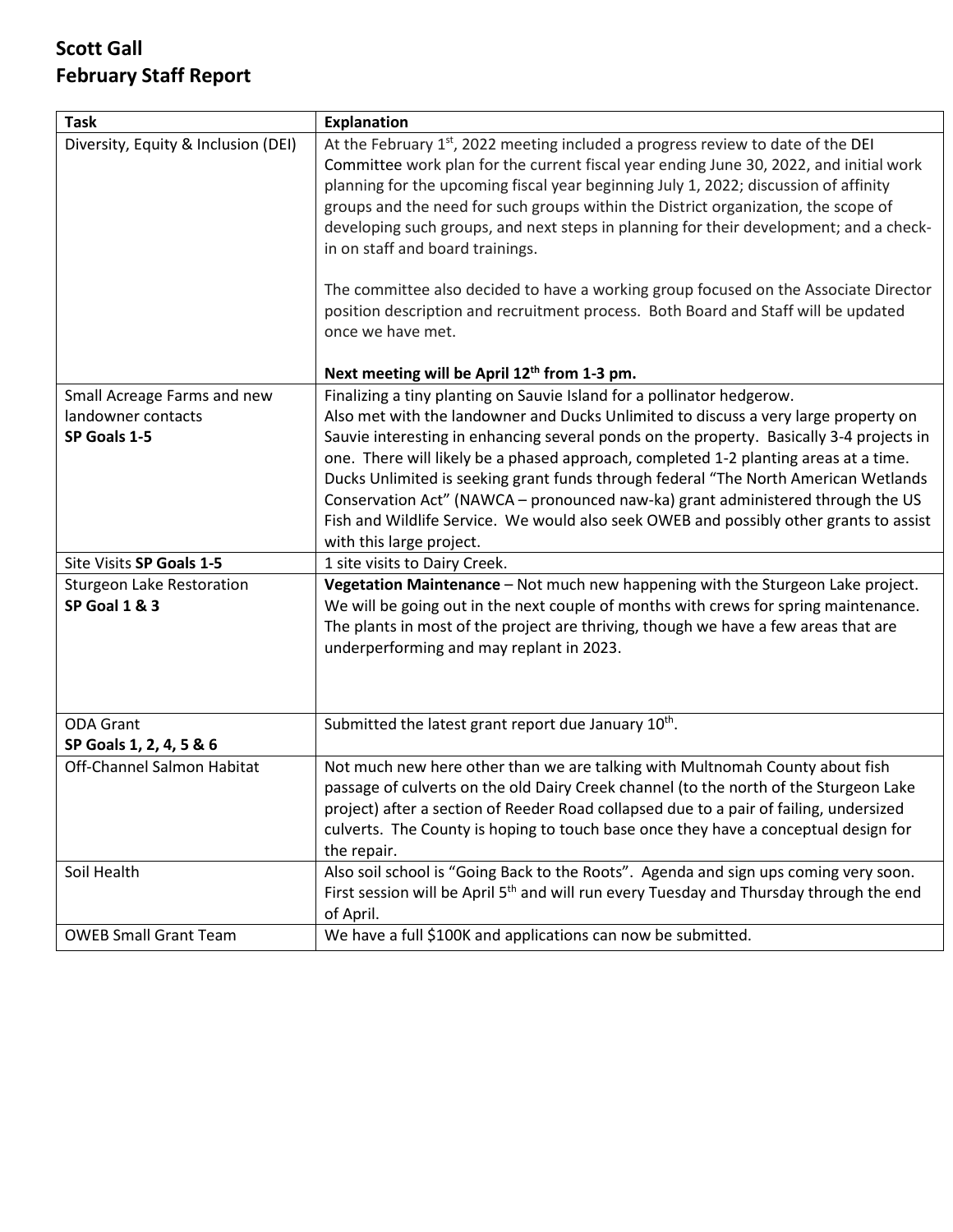#### **Fiscal & Administration Report (Levis and Razalenti) Staff Report for Board (covers January 2022 activity)**

| <b>Fiscal &amp; Admin Annual Work</b>                            | <b>Status This Month</b>                                                                                                                                                                                                   |
|------------------------------------------------------------------|----------------------------------------------------------------------------------------------------------------------------------------------------------------------------------------------------------------------------|
| Plan items relevant to this                                      |                                                                                                                                                                                                                            |
| month                                                            |                                                                                                                                                                                                                            |
| Manage Accounting and<br>Finances to maximize                    | Completed monthly processing and reporting of A/P, A/R, Time sheets, Payroll, PERS, credit cards, banking, taxes,<br>insurance. System updates. Personnel updates. Vendor coordination and follow-ups. Regular invoice and |
| efficiency and effectiveness                                     | timesheet approvals; Monthly reconciliations and Financial Statements.                                                                                                                                                     |
|                                                                  | Calendar year-end misc. tasks (1099s, filing reports)                                                                                                                                                                      |
| Manage Human Resources                                           | Completed update of Employee Handbook, including updated COVID safety related policies, new Information                                                                                                                    |
| and Benefits, ensuring District                                  | Systems Security Policy and Acceptable Use Policy.                                                                                                                                                                         |
| in compliance with all labor                                     | Continuing to assist employees as needed with information and options related to extended leave for                                                                                                                        |
| laws and regulations regarding<br>personnel files, employee      | health/covid reasons.<br>Managed/assisted with Internship and Forest Conservationist hiring tasks.                                                                                                                         |
| handbook, benefits,                                              | Led Bias Awareness discussion for the Internship Hiring Team.                                                                                                                                                              |
| retirement plans, recruiting,                                    | Gathered information for succession planning for all Supervisory Positions and Board; met with team.                                                                                                                       |
| hiring, onboarding,                                              |                                                                                                                                                                                                                            |
| termination                                                      |                                                                                                                                                                                                                            |
| Manage development and                                           | Reviewing and monitoring budget versus actual results to date for FY22.                                                                                                                                                    |
| submission of District Budget,                                   | Continuing to evaluate performance measures used in budget document, long-range business plan and annual                                                                                                                   |
| ensuring that all local, state<br>and federal standards and      | report.<br>Prepared budget calendars for FY23 and coordinated annual work plan approach.                                                                                                                                   |
| laws met; staff, board and                                       | Confirmed all budget committee members able to continue serving.                                                                                                                                                           |
| public participate                                               |                                                                                                                                                                                                                            |
| Support Board of Directors as                                    | Prepared and/or reviewed all meeting materials for monthly meeting, coordinating with all relevant staff and                                                                                                               |
| needed (minutes, public                                          | board members (agenda, Treasurer's Report, consolidated staff and DEI reports, prior month's minutes,                                                                                                                      |
| meeting announcements,                                           | resolutions and policies as applicable, etc.).                                                                                                                                                                             |
| board package,<br>policies) ensuring compliance                  | Coordinated Board's Gender Awareness training.                                                                                                                                                                             |
| with all public meeting laws                                     |                                                                                                                                                                                                                            |
| and relevant Oregon Revised                                      |                                                                                                                                                                                                                            |
| <b>Statutes</b>                                                  |                                                                                                                                                                                                                            |
| Manage grant administration                                      | Reporting on all accounting and tracking for regular grant submissions (ODA TALMA, OSWB and OWEB small                                                                                                                     |
| and reporting & contracting                                      | grants reporting, and National Assoc. of Conservation Districts Technical Grant).                                                                                                                                          |
| Manage Office and General                                        | Continuing to coordinate staff needs (technology, communications, systems and processes, etc.) to ensure                                                                                                                   |
| Admin area (office equipment,                                    | effectiveness and efficiency while remote working (due to COVID 19 office closure).                                                                                                                                        |
| vehicles, systems, files,                                        | Continuing coordinating postal mail pickup and distribution, Meadowscaping Handbook orders & various other                                                                                                                 |
| reception duties, mail                                           | general office duties.                                                                                                                                                                                                     |
| distribution, scheduling, etc.)                                  | Continuing COVID-19 safety updates to office at Montgomery Park (when staff need to be in the office) and field                                                                                                            |
| to ensure all areas related to                                   | vehicles.<br>Participating in ongoing evaluation of office needs and follow-up with property manager.                                                                                                                      |
| office functioning optimally<br>and safety considerations are    | Continuing to evaluate options for office lease renewal or relocation.                                                                                                                                                     |
| prioritized                                                      | Continuing to work with Urban Conservationist on diverse supplier tracking.                                                                                                                                                |
| Support Communications and                                       | Continued work on developing transition to new LRBP Measures of Success and related WMSWCD performance                                                                                                                     |
| Outreach efforts                                                 | measures; proofed quarterly newsletter.                                                                                                                                                                                    |
| Plan/Chair/Lead/Coordinate/P                                     | Providing assistance in organizing/planning and participating in all Staff Meeting (including safety committee                                                                                                             |
| articipate in relevant District<br>meetings (Staff, DEI, Safety, | meetings), Leadership Team meetings, Board Chair check-ins, DEI Committee, DEI-focused voluntary discussion<br>for staff, and relevant tech staff meetings.                                                                |
| Leadership, Office Team,                                         | Safety Committee: meeting preparation, Chaired quarterly meeting, took notes, action item tracking                                                                                                                         |
| Annual, LRBP and sub-LRBP)                                       | DEI Committee meeting: meeting preparation, participated in meeting/took notes, action item tracking                                                                                                                       |
|                                                                  | Continued work on Business Continuity Plan draft admin specific areas.                                                                                                                                                     |
| Plan/Coordinate/Participate in                                   | Consulting with Cogent IT to further evaluate staff technology needs, use of Microsoft Teams and other                                                                                                                     |
| external meetings and events                                     | considerations as we as we extend length of our work from home arrangements & emphasizing cyber security                                                                                                                   |
| (WHA Insurance, SDAO,                                            | strengthening and adding new tools.                                                                                                                                                                                        |
| Property Manager, Cogent IT,<br>ADP, GFOA, TSCC, TCWC,           | Coordinating with insurance providers as needed.                                                                                                                                                                           |
| Legal, etc.)                                                     |                                                                                                                                                                                                                            |
| Training / Workshops /                                           | Attending as able monthly SDAO safety webinars first Thursday of every month & other management training.                                                                                                                  |
| Conferences (SDAO, OACD,                                         |                                                                                                                                                                                                                            |
| CONNECT, Prof. Org)                                              |                                                                                                                                                                                                                            |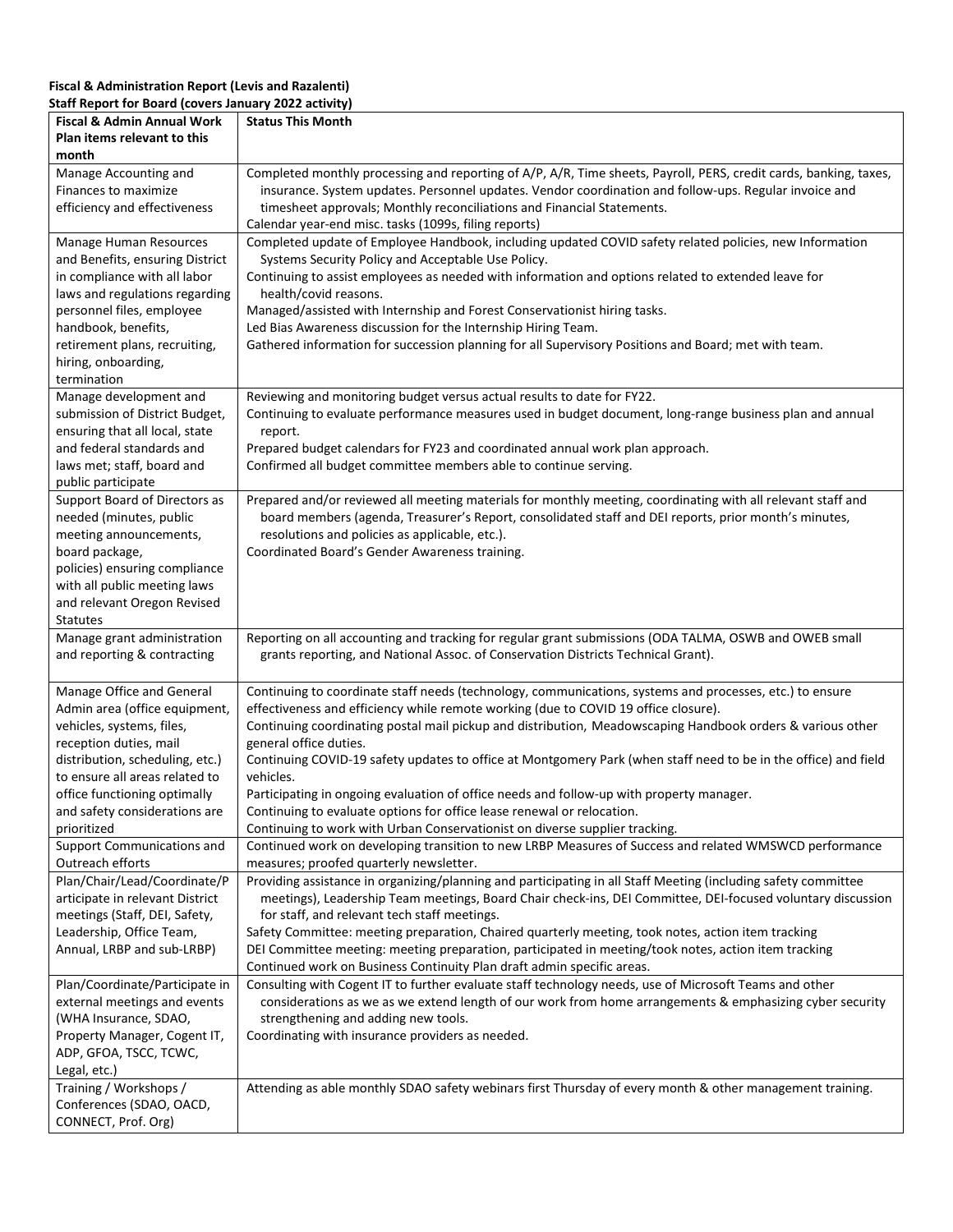### **Mary Logalbo, Urban Conservationist January 2022 Highlights (for February Meeting)**

| Urban                                     | I've helped the Portland Harbor Community Advisory Group                                                                                                             |
|-------------------------------------------|----------------------------------------------------------------------------------------------------------------------------------------------------------------------|
| Conservation                              | (PHCAG) plan its next meeting centered on "The Place of Plants in                                                                                                    |
|                                           | the Restoration of the Lower Willamette." I will be on a speakers                                                                                                    |
|                                           | panel alongside Greg Archuleta Cultural Policy Analyst with the                                                                                                      |
|                                           | Confederated Tribes of the Grand Ronde and Dom Maze of the City                                                                                                      |
|                                           | of Portland on February 9th at 6:30 pm. The PHCAG (Portland Harbor Community<br>Advisory Group) provides on-going education and community support regarding the      |
|                                           | clean-up of the lower Willamette River - typically they have ~65 people attending who                                                                                |
|                                           | represent industry, restoration companies, the community and government agencies.                                                                                    |
|                                           |                                                                                                                                                                      |
|                                           | Met with the newly hired stormwater stars specialist as part of their orientation.                                                                                   |
|                                           | Finalized and EXECUTED a Stormwater Stars MOA between WMSWCD and the City of                                                                                         |
|                                           | Portland. This was prompted by the potential Washington County expansion and a great                                                                                 |
|                                           | exercise in solidifying roles & responsibilities.                                                                                                                    |
|                                           | Participated in a West Willamette Restoration Partnership quarterly meeting & follow-                                                                                |
|                                           | up stewardship committee meeting.                                                                                                                                    |
|                                           |                                                                                                                                                                      |
|                                           | <b><i>YON CREEK</i></b><br>Participated in the Tryon Creek Stewardship Committee meeting where we                                                                    |
|                                           | planned for the next watershed wide event on March 12th.                                                                                                             |
| <b>Climate</b>                            | Worked with Emma to further develop our climate change                                                                                                               |
| Change                                    | Portland State<br>research and related workflow. Continued weekly check-ins.                                                                                         |
|                                           |                                                                                                                                                                      |
|                                           | Coordinated a metup between FPC Climate Change intern and our own to identify areas                                                                                  |
|                                           | to collaborate.                                                                                                                                                      |
| <b>Education</b>                          | The entire advisory committee has been secured. Worked with contractors to refine                                                                                    |
| Programming                               | focus group questions and respond to advisory committee reccomendations. Worked to<br>recruit focus group members (BIPOC Environmental Education Leaders & School    |
|                                           | Educators) for the Education Program Niche Finding project.                                                                                                          |
| <b>DEI</b>                                | Contacted staff I'd been working with at the Confluence Project to assess                                                                                            |
|                                           | a partnership to highlight the Indigenous cultural history, significance of<br>onfluence                                                                             |
|                                           | and connection to Sauvie Island through Indigenous voices and                                                                                                        |
|                                           | storytelling as part of an educational kiosk or other medium located on                                                                                              |
|                                           | the Sauvie Island Wildlife Area at our Sturgeon Lake Restoration Project                                                                                             |
|                                           | site. They've accepted the offer to explore this further and are now connected with                                                                                  |
|                                           | project lead - Eric Jones (of OSU).                                                                                                                                  |
|                                           | Participated in an equity lens review of the Internship Announcement.                                                                                                |
|                                           |                                                                                                                                                                      |
|                                           | Followed up with Metro, BES, EMSWCD and COBID to look into diverse supplier tracking,                                                                                |
|                                           | RFP preference, and related issues. Learned much in the process and working with                                                                                     |
|                                           | Randi and others to address findings.                                                                                                                                |
| <b>Long Range</b><br><b>Business Plan</b> | Met with Jim, Michele, and Renee to review and provide input on how to integrate LRBP                                                                                |
|                                           | tactics and performance measures into annual workplanning and board presentation<br>formats. Crafted a pilot workplan and presented the same to staff as an example. |
|                                           |                                                                                                                                                                      |
|                                           | Pinned down participants (District Manager, DEI Co-Chair, and Board Chair) to help                                                                                   |
|                                           | inform the plan for the District advisory committee including what the committee focus                                                                               |
|                                           | will be, committee makeup, and recruitment. The group will not meet until April or May                                                                               |
|                                           | to ensure their's enough bandwidth for planning team participants.                                                                                                   |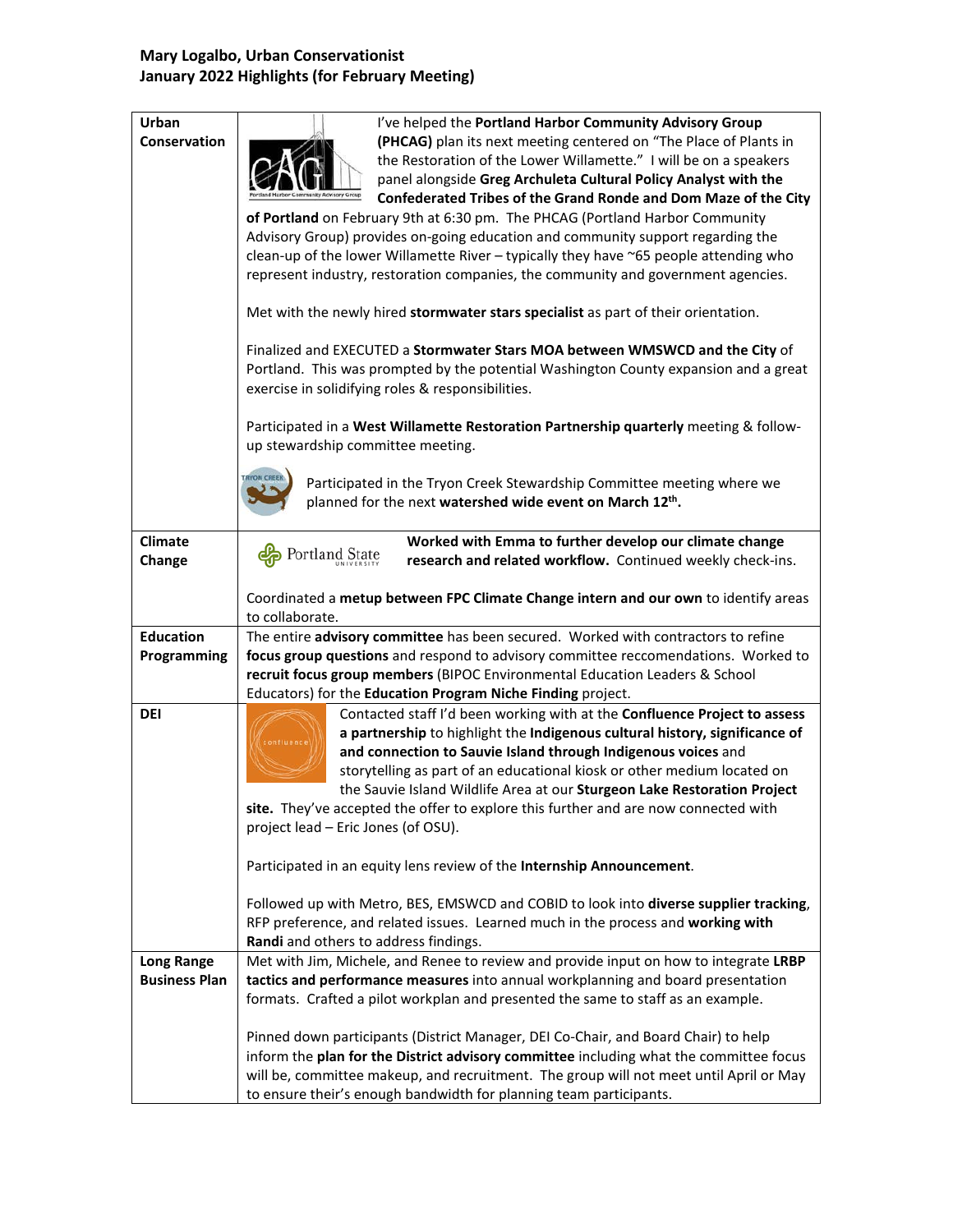|       | Worked with Renee to respond to CELs input and edit/finalize the 2 pager for our public<br>outreach LRBP launch. |
|-------|------------------------------------------------------------------------------------------------------------------|
| Other | Participated in Forest Conservationist application scoring and review.                                           |
|       |                                                                                                                  |
|       | Participated in Intern application scoring rubric review.                                                        |
|       |                                                                                                                  |
|       | Wrote a letter of support for Emma Russell's (Climate Change Intern) Masters Program                             |
|       | Application. Also, completed Emma's mid-year evaluation.                                                         |
|       |                                                                                                                  |
|       | Attended new potential office tour and follow-up debrief - I was surpised by how much                            |
|       | I liked the new potential space!                                                                                 |
|       |                                                                                                                  |
|       | Attended the Annual CWMA Pull Together.                                                                          |
|       |                                                                                                                  |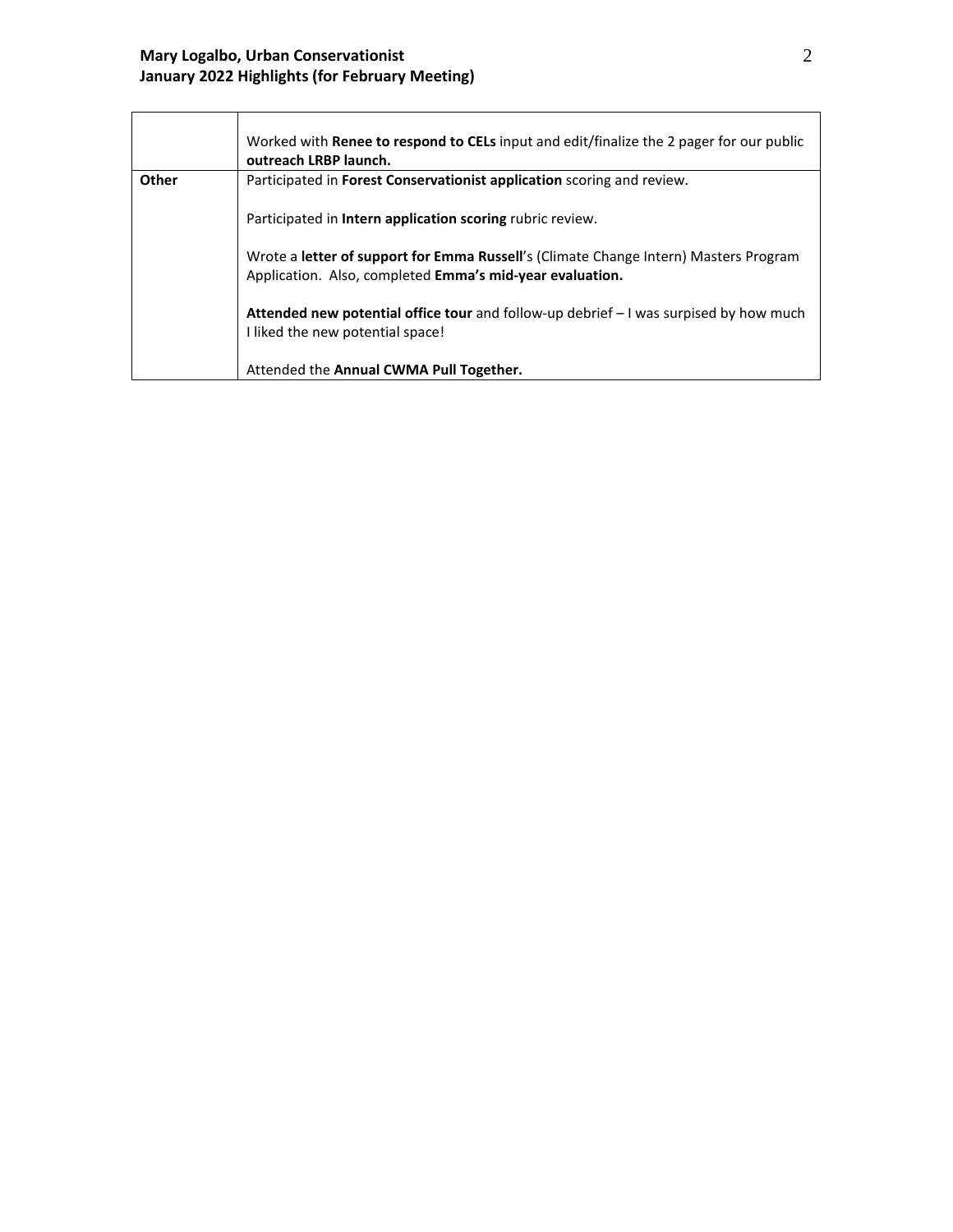#### **Renee Magyar, Communications & Outreach Manager February 2022 Board Meeting Staff Report (Covers month of January 2022)**

| <b>Strategic Direction</b>      | <b>Explanation</b>                                                                                                                                                                                         |
|---------------------------------|------------------------------------------------------------------------------------------------------------------------------------------------------------------------------------------------------------|
| <b>EQUITY AND INCLUSION</b>     | • Final work with CELs & HAKI on 2 page outreach document, including translation to                                                                                                                        |
|                                 | 7 languages                                                                                                                                                                                                |
|                                 | Discuss communications component of DEI committee work plan with co-chair                                                                                                                                  |
|                                 | regarding gathering external feedback                                                                                                                                                                      |
|                                 | Black history articles - education                                                                                                                                                                         |
| <b>ORGANIZATIONAL HEALTH</b>    | • Business Continuity Plan: review additions to operations sections with Controller;                                                                                                                       |
|                                 | edit drafts;                                                                                                                                                                                               |
|                                 | LRBP Year 1 Performance Measures tracking: update tracking tool format for final                                                                                                                           |
|                                 | review; add Year 2 measures                                                                                                                                                                                |
|                                 | Forest Conservationist hiring: coordinate with website developer for application<br>٠                                                                                                                      |
|                                 | form; final edits of application materials; post materials to webpage; update                                                                                                                              |
|                                 | announcement webpage, homepage, employment page; write how-to for                                                                                                                                          |
|                                 | exporting job apps                                                                                                                                                                                         |
|                                 | Hiring: provide application numbers and export of apps to Forest Conservationist                                                                                                                           |
|                                 | hiring team;                                                                                                                                                                                               |
|                                 | Misc: connect staff to internship partner opportunity with Lewis & Clark college;                                                                                                                          |
|                                 | visit potential new office space & provide feedback, pics, contact info for structural<br>engineer; research keyboard replacement                                                                          |
|                                 | Monthly: All-Staff, Tech Staff, and Leadership Team meetings, Staff report,                                                                                                                                |
|                                 | timesheets, invoicing, expenses                                                                                                                                                                            |
| <b>FINANCIAL SUSTAINABILITY</b> | • No specific activities                                                                                                                                                                                   |
|                                 |                                                                                                                                                                                                            |
| <b>SHARING CONSERVATION</b>     | • Produce written/photo content for distribution via website/newsletter/social                                                                                                                             |
| <b>INFORMATION</b>              | media: photograph Springville site in NW pre-ivy removal for future article                                                                                                                                |
|                                 | Winter newsletter: coordinate draft articles; build out draft for DM message; final                                                                                                                        |
|                                 | edits; send                                                                                                                                                                                                |
|                                 | Meadowscaping Handbook: collect & negotiate print quotes; connect with                                                                                                                                     |
|                                 | partners on new cost; update sliding scale/discount criteria; check printer proof;                                                                                                                         |
|                                 | field questions on orders; update Master Gardeners of new cost for book<br>• 2 page outreach document (summary of District work and LRBP goals): make                                                      |
|                                 | further edits to text; coordinate translations; finalize design and edits to layout                                                                                                                        |
|                                 | Soil School 2022: planning team check in; speaker honorarium contract;                                                                                                                                     |
|                                 | registration page questions;                                                                                                                                                                               |
|                                 | • Website: Continue planning for site redesign-gather team members, update                                                                                                                                 |
|                                 | project plan with pages for static content; final update to web developer support                                                                                                                          |
|                                 | contract; Post board meeting documents                                                                                                                                                                     |
|                                 | Social media: share Sturgeon Lake Restoration Project update, PPR planting event,<br>٠                                                                                                                     |
|                                 | Audubon lights out event, how to prune fruit trees event, native plant sales list,                                                                                                                         |
|                                 | newsletter copy; troubleshoot sending pics from Teams to iPhone;                                                                                                                                           |
|                                 | Media: board meeting media alert;<br>$\bullet$                                                                                                                                                             |
|                                 | Misc: help SBWC with video production tips; feedback on sign for Stormwater                                                                                                                                |
|                                 | Stars; SWCD peer group quarterly meeting; general info@ inquiry responses                                                                                                                                  |
| <b>CLIMATE CHANGE</b>           | No specific activities                                                                                                                                                                                     |
| <b>LONG-TERM SUCCESS</b>        | • No specific activities                                                                                                                                                                                   |
|                                 | Work plan does not include activities specific to conservation-related Strategic Directions:<br>WATER AND SOIL; HABITATS AND BIODIVERSITY; WORKING FARMS, FORESTS AND GARDENS; RELATIONSHIPS WITH THE LAND |